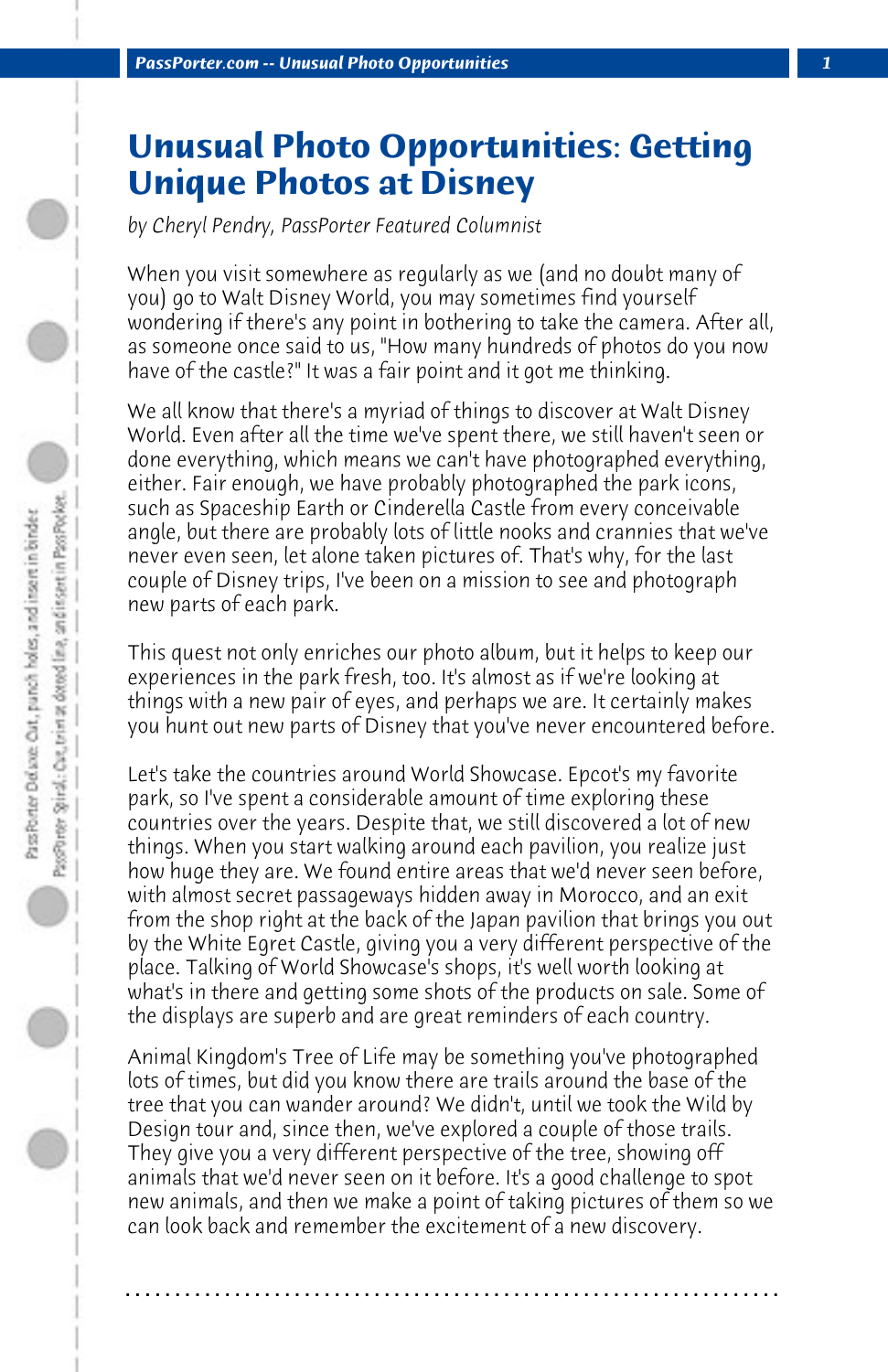And, speaking of animals you've never seen before, it's worth taking your time and even stopping for breath in the Oasis, not long after you enter Animal Kingdom. All too often, all of us are dashing past to get to Expedition Everest or Kilimanjaro Safaris and we miss this area in the rush. It's a great shame if you do, as if you linger a while you'll find a lot of different animals right under your nose, which make for some great photos. Be warned that you might have to be patient, as some of these critters are pretty difficult to find and have a habit of hiding away from the camera lens. For me though, that only makes the moment sweeter when finally I get a good shot of them!

In the Magic Kingdom, it seems almost everything is well photographed, but even here, it's easy to find more unusual items to snap. Just stroll along Main Street and look up -- the windows have some superb in jokes on them. Turn down the alleyway halfway down on your right hand side and you'll find some buildings that I'll bet you've seen very few photos of.

Another great place to head to find unusual photo opportunities is Tom Sawyer's Island. The first time we visited it, I had great fun, snapping things I'd never seen before. It also gives you a new perspective of the rest of the park around you, as you can get some good views of both Frontierland and Liberty Square from there.

The hunt for unusual photos isn't just confined to the Disney parks, though. Visit any of the resorts on Disney property and you'll find they have one thing in common - they're all beautifully themed. There's nothing better than taking a break from the parks to head over to one of the resorts. You can explore their lobbies, the swimming pool areas, and the beautifully landscaped grounds. On my most recent visit, I finally made it over to Fort Wilderness during daylight hours, and I was pleasantly surprised to discover it had a beautiful white beach and lovely Spanish moss draped over the trees. Then there was Wilderness Lodge. Having been to the main building and the main swimming pool plenty of times, this time we headed for the Disney Vacation Club Villas and saw their quiet pool and the seating areas in the Villas building. As that shows, even after numerous visits to the Walt Disney World resort, if you've been to every resort, there are still new areas that you can find to enjoy and photograph.

It's also worth photographing some of the signs you come across, particularly if you're a scrapbooker like me. There's nothing better than having a photo of a resort or attraction sign and then doing a page on that subject. It certainly gives you an excellent starting point and saves you having to buy expensive embellishments.

Don't forget some of the basics as well. One vacation, we returned home

**. . . . . . . . . . . . . . . . . . . . . . . . . . . . . . . . . . . . . . . . . . . . . . . . . . . . . . . . . . . . . . . . . .**